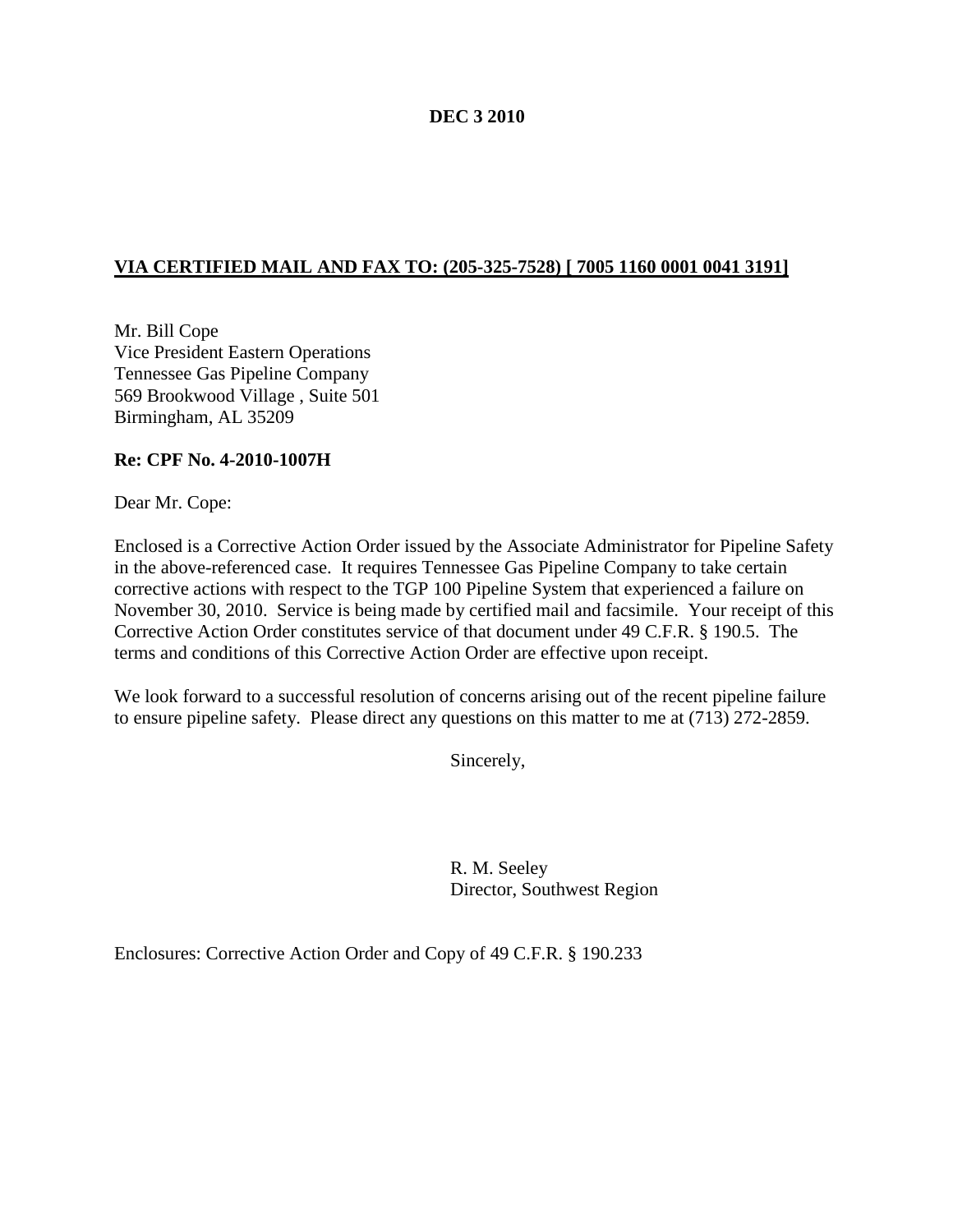## **U.S. DEPARTMENT OF TRANSPORTATION PIPELINE AND HAZARDOUS MATERIALS SAFETY ADMINISTRATION OFFICE OF PIPELINE SAFETY WASHINGTON, D.C. 20590**

| In the Matter of                       |  |
|----------------------------------------|--|
| <b>Tennessee Gas Pipeline Company,</b> |  |
| Respondent.                            |  |

**\_\_\_\_\_\_\_\_\_\_\_\_\_\_\_\_\_\_\_\_\_\_\_\_\_\_\_\_\_\_\_\_\_\_\_\_**

**Tennessee Gas Pipeline Company, ) CPF No. 4-2010-1007H**

# **CORRECTIVE ACTION ORDER**

### **Background and Purpose**

This Corrective Action Order is being issued, under authority of 49 U.S.C. § 60112, to require Tennessee Gas Pipeline Company (TGP or Respondent) to take necessary corrective action to protect the public, property, and the environment from potential hazards associated with a failure involving the TGP 100 Pipeline System.

On November 30, 2010, a failure occurred on Line 100-2 of the system in Natchitoches, Louisiana, resulting in the release of natural gas. The cause of the failure has not yet been determined, but early examinations indicate that there is a straight circumferential crack along a wrinkle bend. Pursuant to 49 U.S.C. § 60117, the Pipeline and Hazardous Materials Safety Administration (PHMSA), Office of Pipeline Safety (OPS), initiated an investigation of the incident. The preliminary findings of the agency's ongoing investigation are as follows.

#### **Preliminary Findings**

- The TGP 100 Pipeline System is approximately 1400 miles in length, running from Texas to West Virginia, and consists of a looped system that includes Lines 100-1, 100- 2, 100-3, and 100-4 (Affected System).
- On November 30, 2010, at approximately 2:40 PM CST, a failure occurred on Line 100-2 of the Affected System in Natchitoches, Louisiana, approximately 1.5 miles downstream of the Natchitoches compressor station. The failure site is a semi-rural area between Highway 1 and State Road 3191, approximately two miles northwest of the city center, 0.25 miles northeast of a country club, and 2000 feet south of a residential subdivision. There are also other populated areas along the pipeline rightof-way.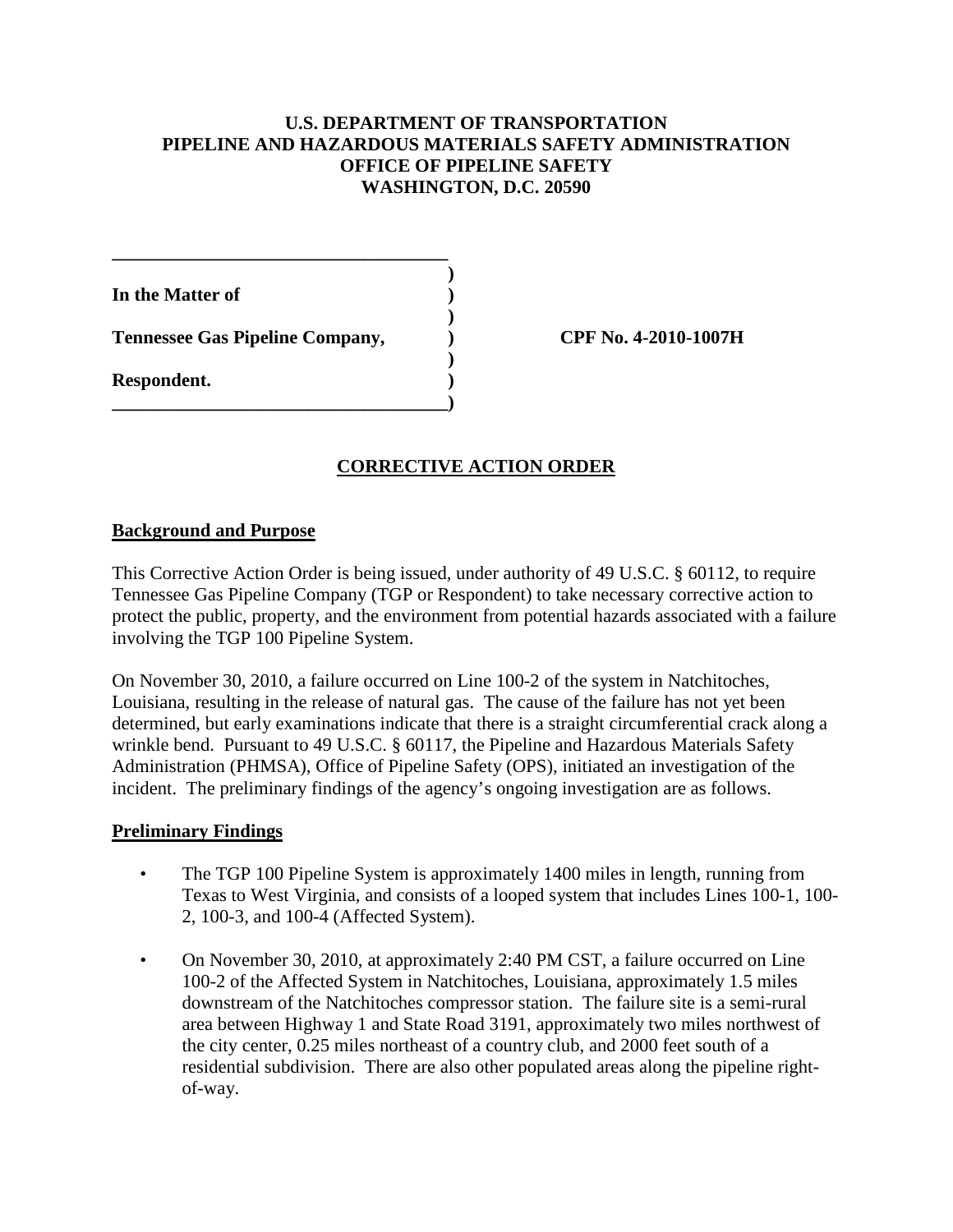- The failure resulted in the release of natural gas. There were no fires, injuries, or explosions reported as a result of the release. Louisiana state police evacuated approximately 100 homes as a result of the release. Residents were permitted to return to their homes by 10:00 PM on November 30, 2010.
- PHMSA became aware of the incident on November 30, 2010, when the agency received NRC Report #961059. PHMSA initiated an investigation of the incident, which involved an on-site investigation at the failure location.
- Within approximately one hour following the failure, TGP had closed the upstream and downstream valves and isolated the failed section. By 4:40 PM, the line pressure was at 0 psig.
- TGP excavated Line 100-2 on December 1, 2010, in the presence of PHMSA investigators. Based on a visual inspection of the failed pipe in the ditch, it appears that there is a straight circumferential crack from the 9 o'clock to 3 o'clock position in the furthest downstream of three wrinkle bends that make up a sag-bend in the pipeline. The crack appears to be 52.5 inches in length and approximately 0.5 inches in maximum width. There appears to have been strain on the sag-bend area, based on the width of the opening, which could have come from soil, original construction, or operational stresses. There are no signs of recent excavations in the area identified at this time. The coating is described as cohesive and coherent in the areas where it is still present (following the failure). There are no signs of external corrosion identified at this time, based on visual examination of the exposed section.
- TGP has indicated that Line 100-2 is 30-inch diameter, 0.312-inch wall thickness, Grade X-52, double-submerged arc-welded seam, constructed in 1948 from pipe supplied by Consolidated. The coating is coal tar with a felt wrap, and the pipeline is cathodically protected with impressed current. The use of wrinkle bends was a common construction practice at the time of construction. TGP has stated that there have been no previous wrinkle bend failures on this pipeline, based on their research to date.
- Of the other pipelines on the Affected System, Line 100-1 was constructed in 1944, Line 100-3 was constructed in 1950, and Line 100-4 was constructed in 1953. Wrinkle bends were typically used for pipeline alignment during the construction of pipelines up until about 1955. The bending process generally resulted in sharp circumferential "ripples" or wrinkle deformations on the inside bend radius of the pipe. It is suspected that wrinkle bends similar to the one that experienced the November 30, 2010, failure are present elsewhere on the Affected System.
- The MAOP of Line 100-2 is 750 psig established by hydrostatic pressure test in 1966 at 1082 psig and again in 1975 at 1050 psig. The discharge pressure at the Natchitoches, Louisiana compressor station was 671 psig at the time of the failure. The failure site is approximately 1.5 miles downstream of the compressor station.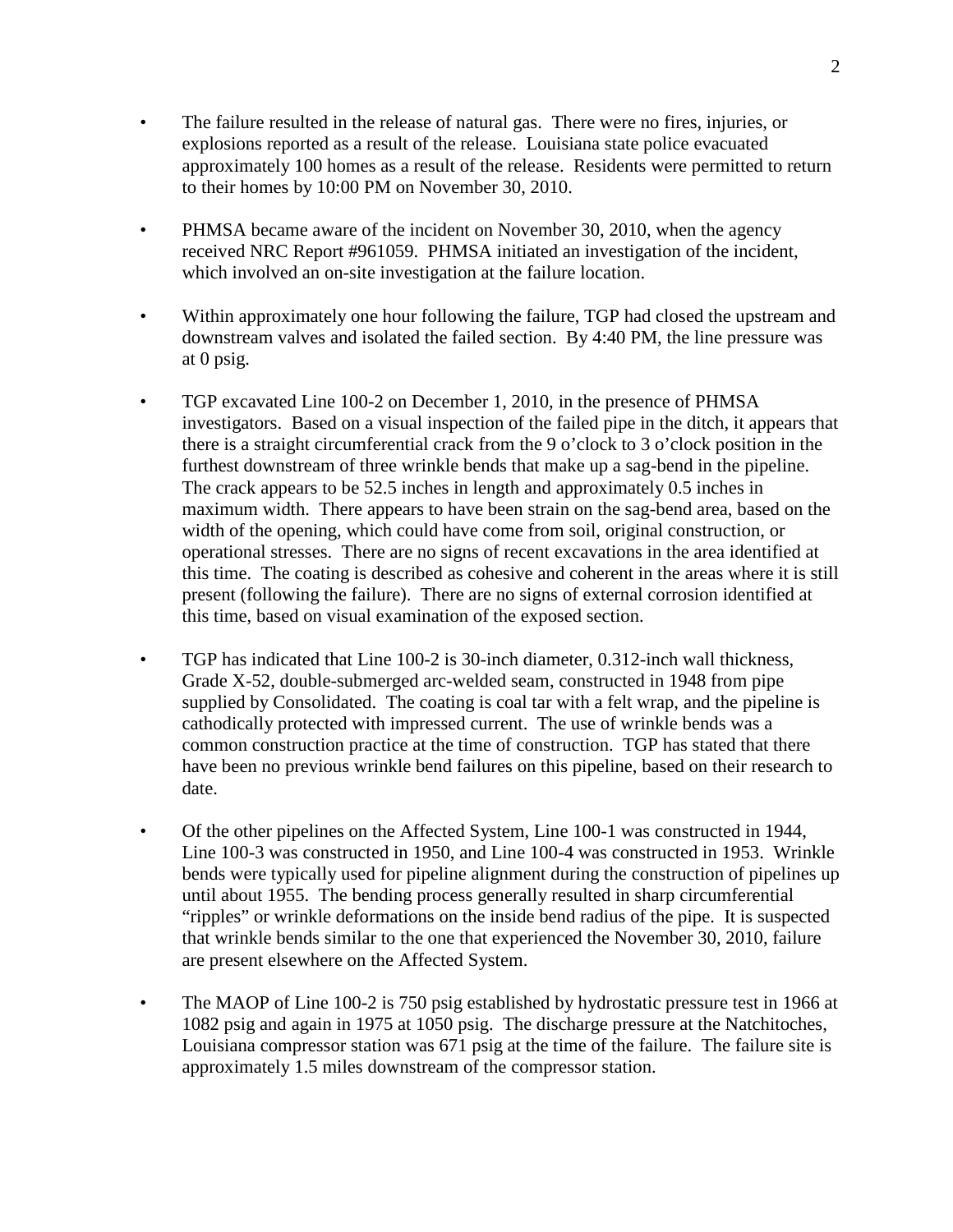- TGP Line 100-2 remains out of service. TGP plans to remove the failed section of pipe beyond the upstream and downstream girth welds and transport the it to a metallurgical laboratory for evaluation to establish probable cause. The failed section will be replaced with a factory-bent section of pipe. TGP is preparing a return-to-service plan that it intends to provide to PHMSA for preapproval before making the repairs and restarting the pipeline.
- TGP performed an inline inspection (ILI) of the pipeline in 2010 with an MFL tool (telescoping 24"-30"), and the company indicated that a review of the ILI information revealed no actionable metal loss features in the vicinity of the release.
- The failure site is in the same vicinity where TGP experienced a previous failure on Line 100-1 in 1965, which resulted in multiple fatalities. That failure was attributed to stress corrosion cracking (SCC).

## **Determination of Necessity for Corrective Action Order and Right to Hearing**

Section 60112 of Title 49, United States Code, provides for the issuance of a Corrective Action Order, after reasonable notice and the opportunity for a hearing, requiring corrective action, which may include the suspended or restricted use of a pipeline facility, physical inspection, testing, repair, replacement, or other action, as appropriate. The basis for making the determination that a pipeline facility is hazardous, requiring corrective action, is set forth both in the above-referenced statute and 49 C.F.R. § 190.233, a copy of which is enclosed.

Section 60112 and the regulations promulgated thereunder provide for the issuance of a Corrective Action Order without prior opportunity for notice and hearing upon a finding that failure to issue the Order expeditiously will likely result in serious harm to life, property, or the environment. In such cases, an opportunity for a hearing is provided as soon as practicable after issuance of the Order.

After evaluating the foregoing preliminary findings of fact, I find that continued operation of the Affected System without corrective measures would be hazardous to life, property, and the environment. Additionally, having considered the age of the pipelines in the Affected System, the common method of construction, the circumstances surrounding the failure, the proximity of the Affected System to populated areas and public roadways, the hazardous nature of the product being transported, the pressure required for transporting the material, and the ongoing investigation to determine the cause of the failure, I find that a failure to issue this Order expeditiously to require immediate corrective action would result in the likelihood of serious harm to life, property, or the environment.

Accordingly, this Corrective Action Order mandating immediate corrective action is issued without prior notice and opportunity for a hearing. The terms and conditions of this Order are effective upon receipt.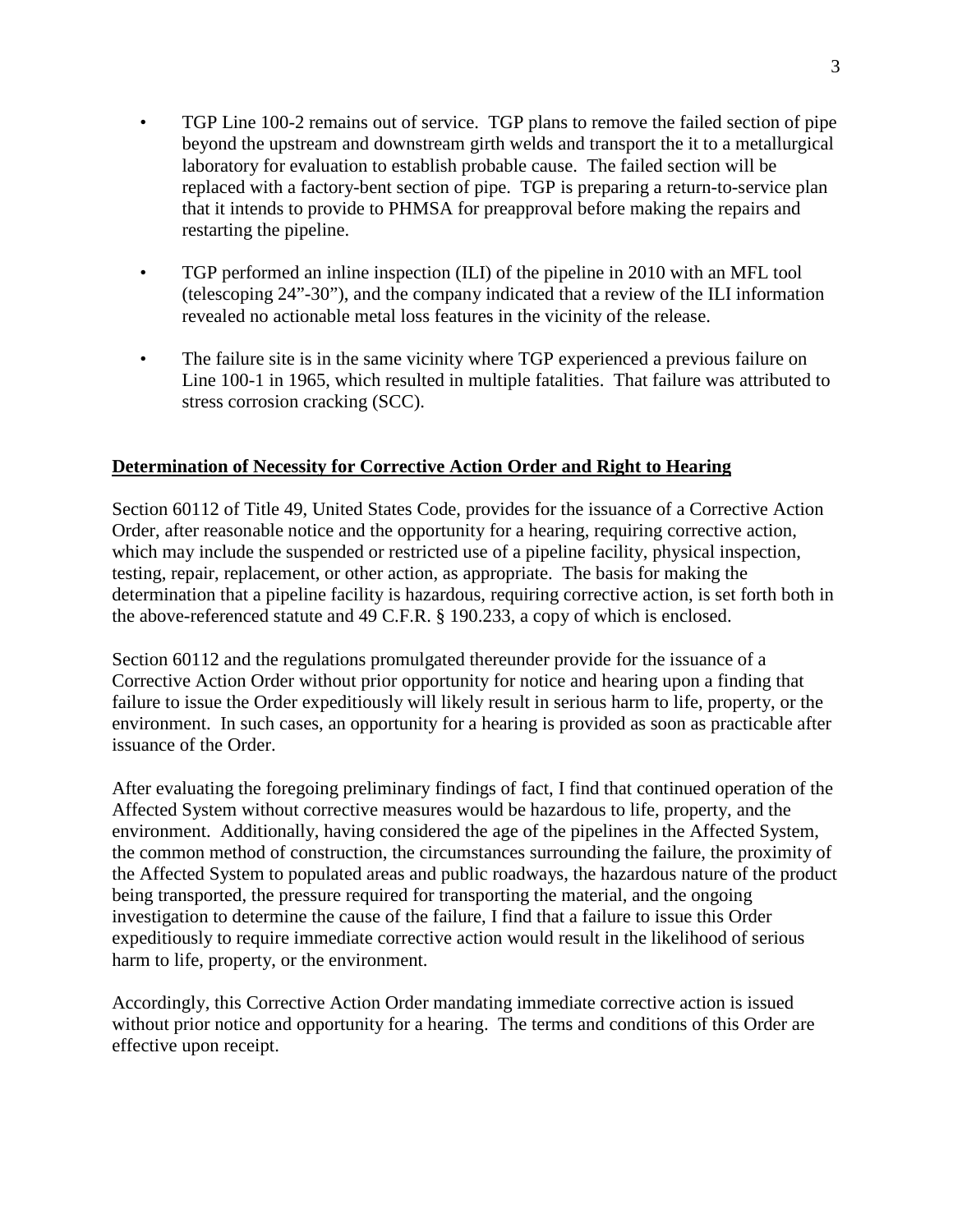Within 10 days of receipt of this Order, Respondent may request a hearing, to be held as soon as practicable, by notifying the Associate Administrator for Pipeline Safety in writing, with a copy to the Director, Southwest Region, PHMSA. If a hearing is requested, it will be held telephonically or in-person in Houston, Texas, or Washington, D.C.

After receiving and analyzing additional data in the course of this investigation, PHMSA may identify other corrective measures that need to be taken. In that event, Respondent will be notified of any additional measures required and amendment of this Order will be considered. To the extent consistent with safety, Respondent will be afforded notice and an opportunity for a hearing prior to the imposition of any additional corrective measures.

## **Required Corrective Action**

Pursuant to 49 U.S.C. § 60112, I hereby order Tennessee Gas Pipeline Company (TGP) to immediately take the following corrective actions with respect to the TGP 100 Pipeline System from Texas to West Virginia (Affected System):

- 1. Prior to resuming operation of the section of Line 100-2 running from the Jasper, Texas compressor station (MP MLV 32+00) to the West Monroe, Louisiana compressor station (MP MLV 47+00), develop and submit a written restart plan for prior approval of the Director, Southwest Region, PHMSA (Director).
- 2. After receiving approval from the Director to restart the Jasper-to-West Monroe section of Line 100-2, the operating pressure on that section shall be under a 20% pressure reduction. Specifically, the discharge pressure at the Natchitoches, Louisiana compressor station shall not exceed 536 psig, which is 80% of the actual operating pressure in effect immediately prior to the November 30, 2010, failure. The discharge pressures for each of the other stations on that section shall be limited to no more than 80% of the actual operating pressure in effect immediately prior to the November 30, 2010, failure. This pressure restriction will remain in effect until written approval to increase the pressure or return the pipeline to its pre-failure operating pressure is obtained from the Director as set forth in Item 9. If the results of any action undertaken pursuant to this Order necessitate a reduction in the operating pressure permitted by this Order, Respondent must further reduce the operating pressure accordingly.
- 3. Within 30 days of receipt of this Order, complete mechanical and metallurgical testing and failure analysis of the failed pipe. The testing and analysis shall be completed as follows:
	- (A) Document the chain of custody when handling and transporting the failed pipe section and other evidence originating from the failure site;
	- (B) Utilize mechanical and metallurgical testing protocols, including selection of the testing laboratory, approved by the Director;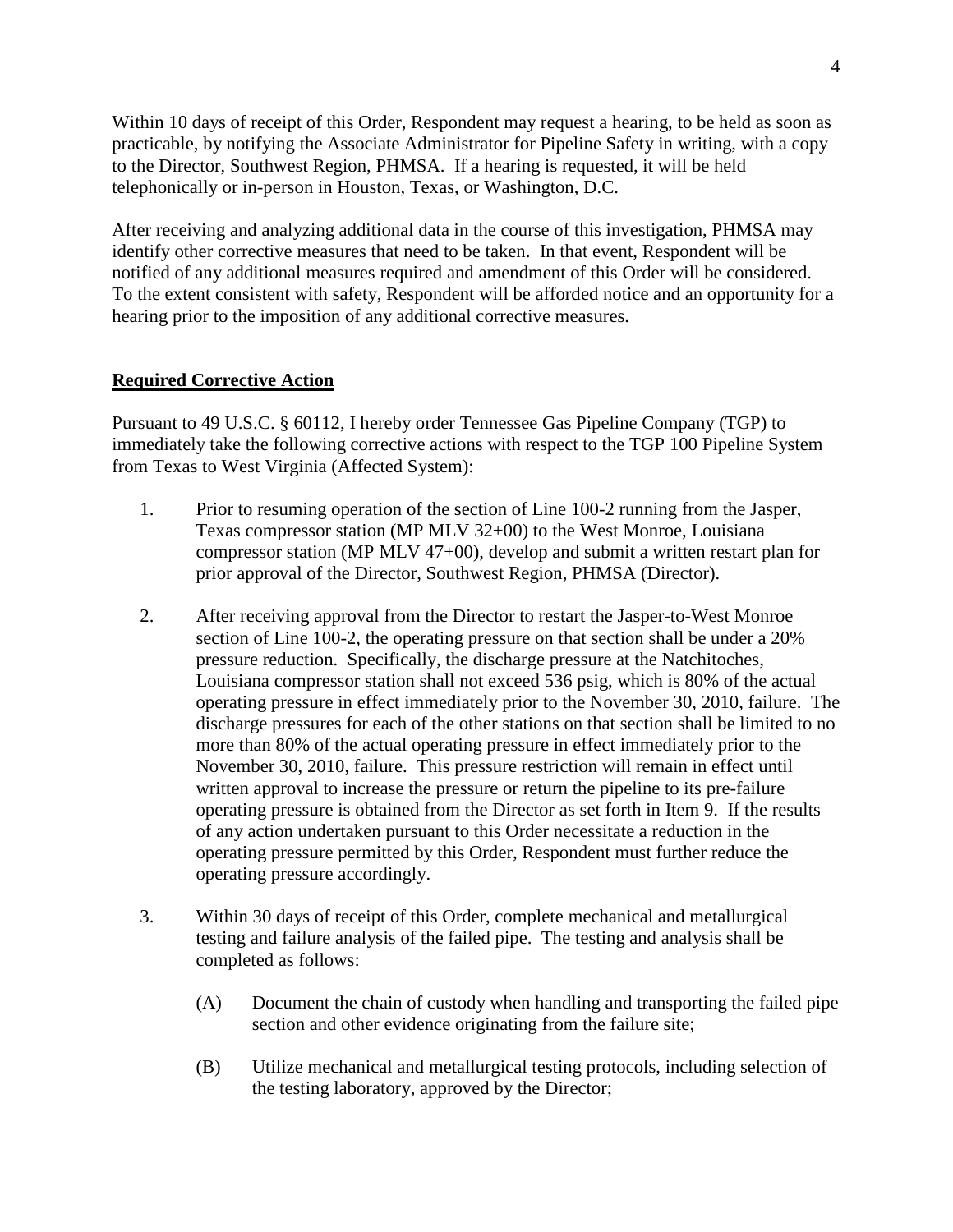- (C) Prior to commencing the mechanical and metallurgical testing, provide the Director with the scheduled date, time, and location of the testing to allow a PHMSA representative to witness the testing; and
- (D) Ensure that the testing laboratory distributes all resulting reports in their entirety, whether draft or final, to the Director at the same time they are made available to Respondent.
- 4. Within 60 days of receipt of this Order, develop and submit to the Director for prior approval a written remedial work plan that includes corrective measures. The work plan must provide for the verification of the integrity of the Affected System and must fully address all known or suspected factors that caused or contributed to the November 30, 2010, incident, including, but not limited to:
	- (A) The integration of the information developed from the actions required by Item 3 with all relevant operating data and the identification of the apparent cause of the November 30, 2010, failure;
	- (B) The performance of additional field testing, inspections, and evaluations to determine whether and to what extent the conditions associated with the failure, or any other integrity-threatening conditions are present elsewhere on the Affected System. Data-gathering activities shall include, to the extent warranted by the failure analysis, identification of the location and integrity of wrinkle bends along the Affected System. Include a detailed description of the criteria to be used for the evaluation and prioritization of any integrity threats/anomalies that are identified. Make the results of the inspections, field excavations, and evaluations available to PHMSA or its representative;
	- (C) The performance of repairs or other corrective measures that fully remediate the condition(s) associated with the pipeline failure and any other integritythreatening condition everywhere along the Affected System where such conditions are identified by the evaluation process. Include a detailed description of the repair criteria and method(s) to be used in undertaking any repairs or other remedial actions;
	- (D) Provisions for continuing long-term periodic testing and integrity verification measures to ensure the ongoing safe operation of the pipeline considering the results of the analyses, inspections, and corrective measures undertaken pursuant to this Order; and
	- (E) A proposed schedule for completion of the actions required by paragraphs (A) through (D) of this Item.
- 5. The remedial work plan becomes incorporated into this Order and shall be revised as necessary to incorporate the results of actions undertaken pursuant to this Order and whenever necessary to incorporate new information obtained during the failure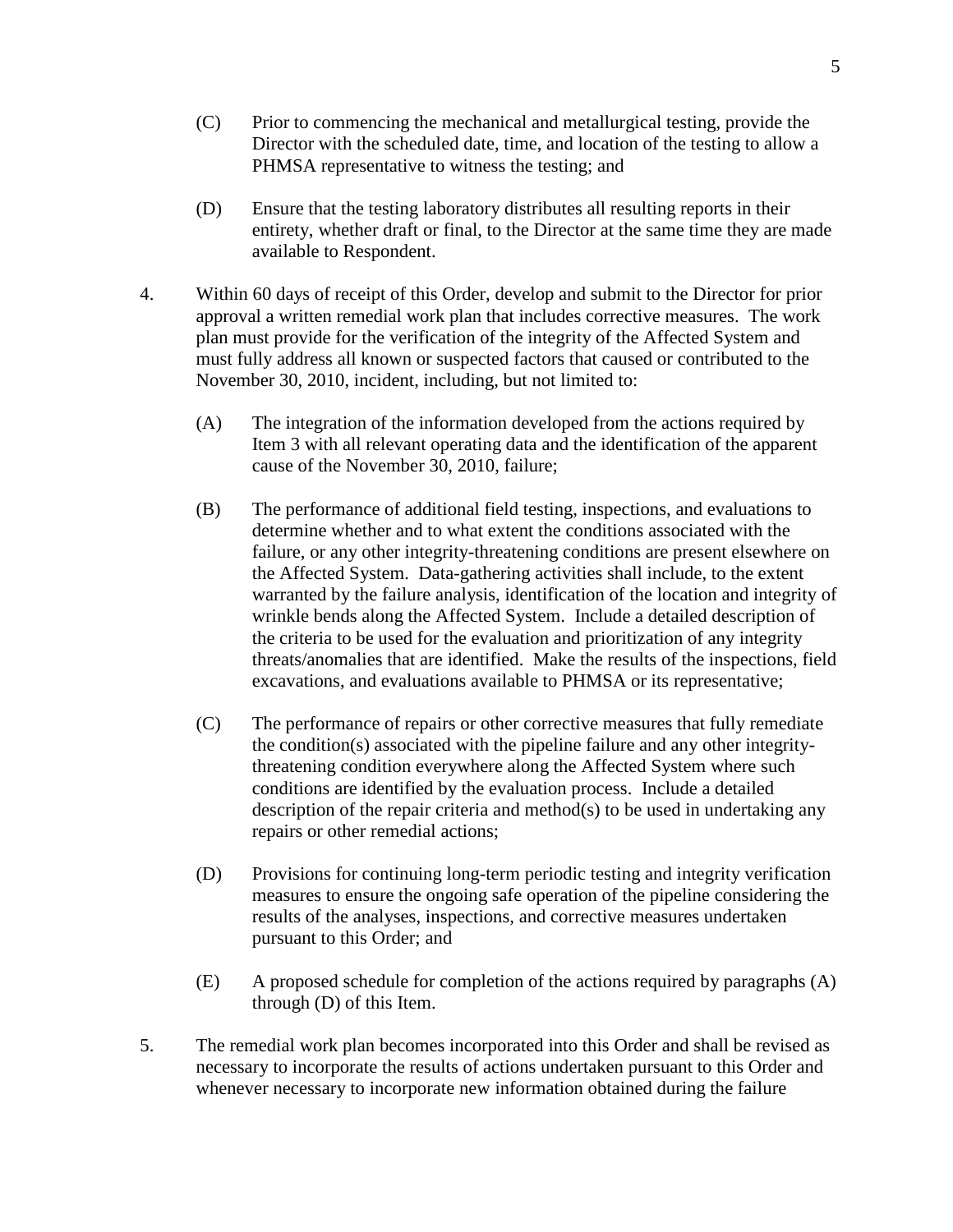investigation and remedial activities. Submit any such plan revisions to the Director for prior approval. The Director may approve plan elements incrementally.

- 6. Implement the work plan as it is approved by the Director, including any revisions to the plan. Any actions taken by TGP to meet the requirements of the work plan must be in accordance with the terms of that work plan, as approved by the Director, unless the actions have prior written approval from the Director before the actions are initiated. Make the results of all actions taken in accordance with the approved plan available to PHMSA or its representative.
- 7. Submit quarterly reports to the Director that: (1) include available data and results of the testing and evaluations required by this Order; and (2) describe the progress of the repairs and other remedial actions being undertaken. The first quarterly report shall be due December 31, 2010.
- 8. Maintain documentation of the costs associated with implementation of this Corrective Action Order. Include in each quarterly report submitted pursuant to Item 7, the to-date total costs associated with: (1) preparation and revision of procedures, studies and analyses; (2) physical changes to pipeline infrastructure, including repairs, replacements and other modifications; and (3) environmental remediation.
- 9. The Director may allow the removal or modification of the pressure restriction set forth in Item 2 upon a written request from Respondent demonstrating that the hazard has been abated and that restoring the pipeline, or portion thereof, to its pre-failure operating pressure is justified based on a reliable engineering analysis showing that the pressure increase is safe considering all known defects, anomalies, and operating parameters of the pipeline.

The Director may grant an extension of time for compliance with any of the terms of this Order upon a written request timely submitted demonstrating good cause for an extension.

With respect to each submission that under this Order requires the approval of the Director, the Director may: (a) approve, in whole or part, the submission; (b) approve the submission on specified conditions; (c) modify the submission to cure the deficiencies; (d) disapprove in whole or in part, the submission, directing that Respondent modify the submission, or (e) any combination of the above. In the event of approval, approval upon conditions, or modification by the Director, Respondent shall proceed to take all actions required by the submission as approved or modified by the Director. In the event that the Director disapproves all or any portion of the submission, Respondent shall correct all deficiencies within the time specified by the Director, and resubmit it for approval. In the event that a resubmitted item is disapproved in whole or in part, the Director may again require Respondent to correct the deficiencies in accordance with the foregoing procedure, and/or the Director may otherwise proceed to enforce the terms of this Order.

Respondent may appeal any decision of the Director to the Associate Administrator for Pipeline Safety. Decisions of the Associate Administrator shall be final.